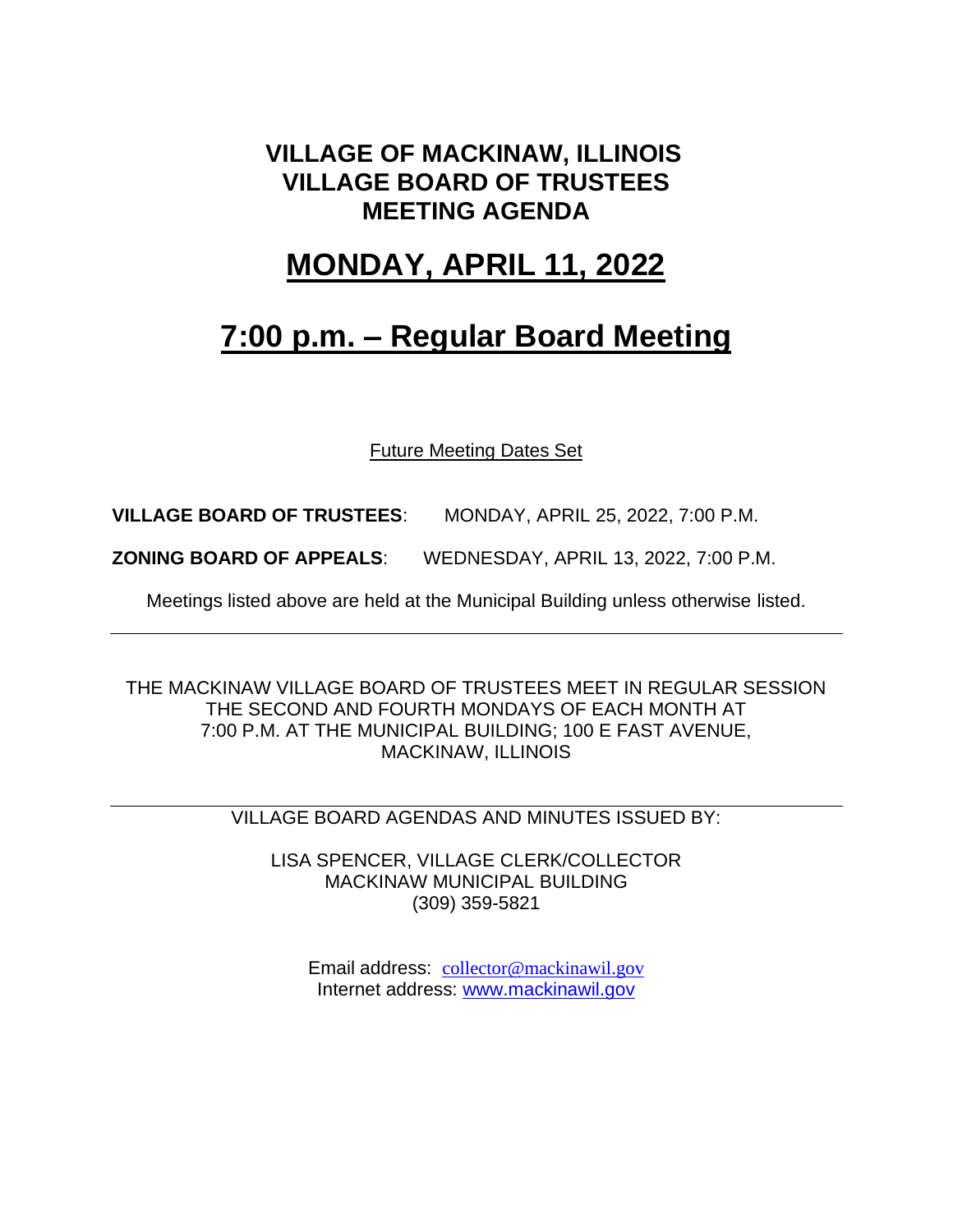**VILLAGE OF MACKINAW, ILLINOIS VILLAGE BOARD OF TRUSTEES MEETING AGENDA (Meeting will be held at Village Hall) 100 E Fast Ave Mackinaw IL 61755**

## **MONDAY – APRIL 11, 2022 7:00 P.M.**

- **I. CALL TO ORDER BY MAYOR JOSH SCHMIDGALL**
	- **I. PLEDGE OF ALLEGIANCE**
	- **II. ROLL CALL**
	- **III. CONSENT AGENDA ITEMS** 
		- **1. Approval of March 28, 2022, regular meeting minutes**
		- **2. Approval of Public Works department reports**
		- **3. Approval of EMA department report**
		- **4. Approval of Police department report**
		- **5. Approval of recurring disbursements**
		- **6. Approval of finance packet**
	- **IV. PUBLIC COMMENT**
		- **1. Frank Lockenour regarding JFL constructing a multi-use building at Brock Lake near the football field**
	- **V. PUBLIC HEARING NOTICE – 7:05 P.M.** 
		- **1. Economic development waiver of subdivision requirements for Weir/Hovey subdivision**
		- **2. Annexation agreement and annexation of 4.317 ac +/- off of E. Fast Ave.**
	- **VI. DEPARTMENT REPORTS** 
		- **1. Police department report**
			- **1. Hire additional full-time officer**